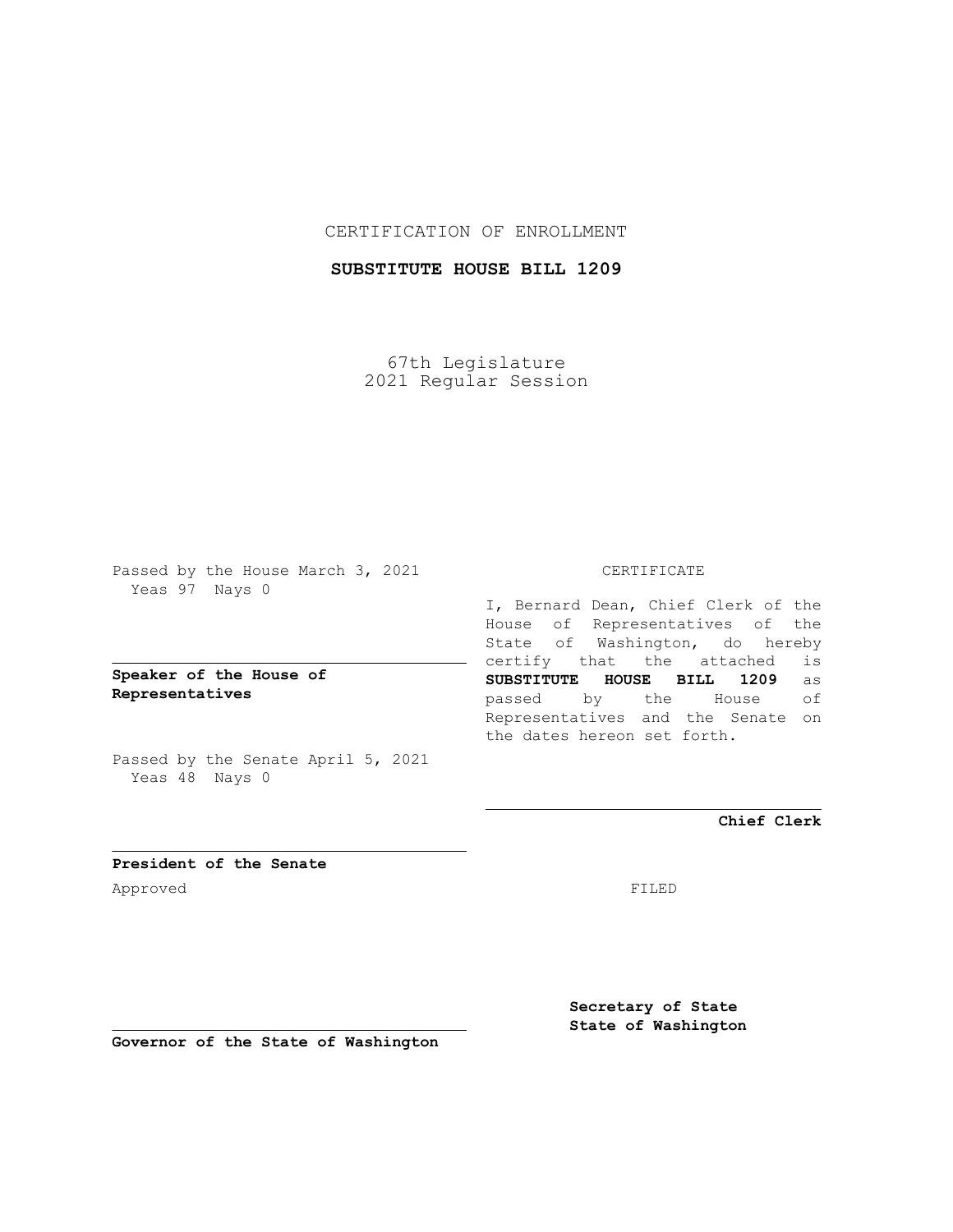#### **SUBSTITUTE HOUSE BILL 1209**

Passed Legislature - 2021 Regular Session

### **State of Washington 67th Legislature 2021 Regular Session**

**By** House Civil Rights & Judiciary (originally sponsored by Representatives Bronoske, Cody, Sells, Walen, Lekanoff, Peterson, Fey, Fitzgibbon, Ryu, Taylor, Shewmake, Santos, Thai, Ortiz-Self, Dolan, Gregerson, Hackney, Callan, Valdez, Riccelli, Macri, and Goodman)

READ FIRST TIME 02/09/21.

1 AN ACT Relating to immunity protection for nonmedical assistance; 2 and adding a new section to chapter 4.24 RCW.

3 BE IT ENACTED BY THE LEGISLATURE OF THE STATE OF WASHINGTON:

4 NEW SECTION. **Sec. 1.** A new section is added to chapter 4.24 RCW 5 to read as follows:

 (1) Any person who, without compensation or the expectation of compensation, renders nonmedical care or assistance at the scene of an emergency or disaster shall not be liable for civil damages resulting from any act or omission in the rendering of such care or assistance other than acts or omissions constituting gross negligence or willful or wanton misconduct. Any person rendering such care or assistance during the course of regular employment and receiving compensation or expecting to receive compensation for rendering such care or assistance is excluded from the protection of this section.

15 (2) The definitions in this subsection apply throughout this 16 section unless the context clearly requires otherwise.

 (a) "Compensation" has its ordinary meaning but does not include: Nominal payments, reimbursement for expenses, or pension benefits; payments made to volunteer part-time and volunteer on-call personnel of fire departments, fire districts, ambulance districts, police departments, or any emergency response organization; or any payment

p. 1 SHB 1209.PL